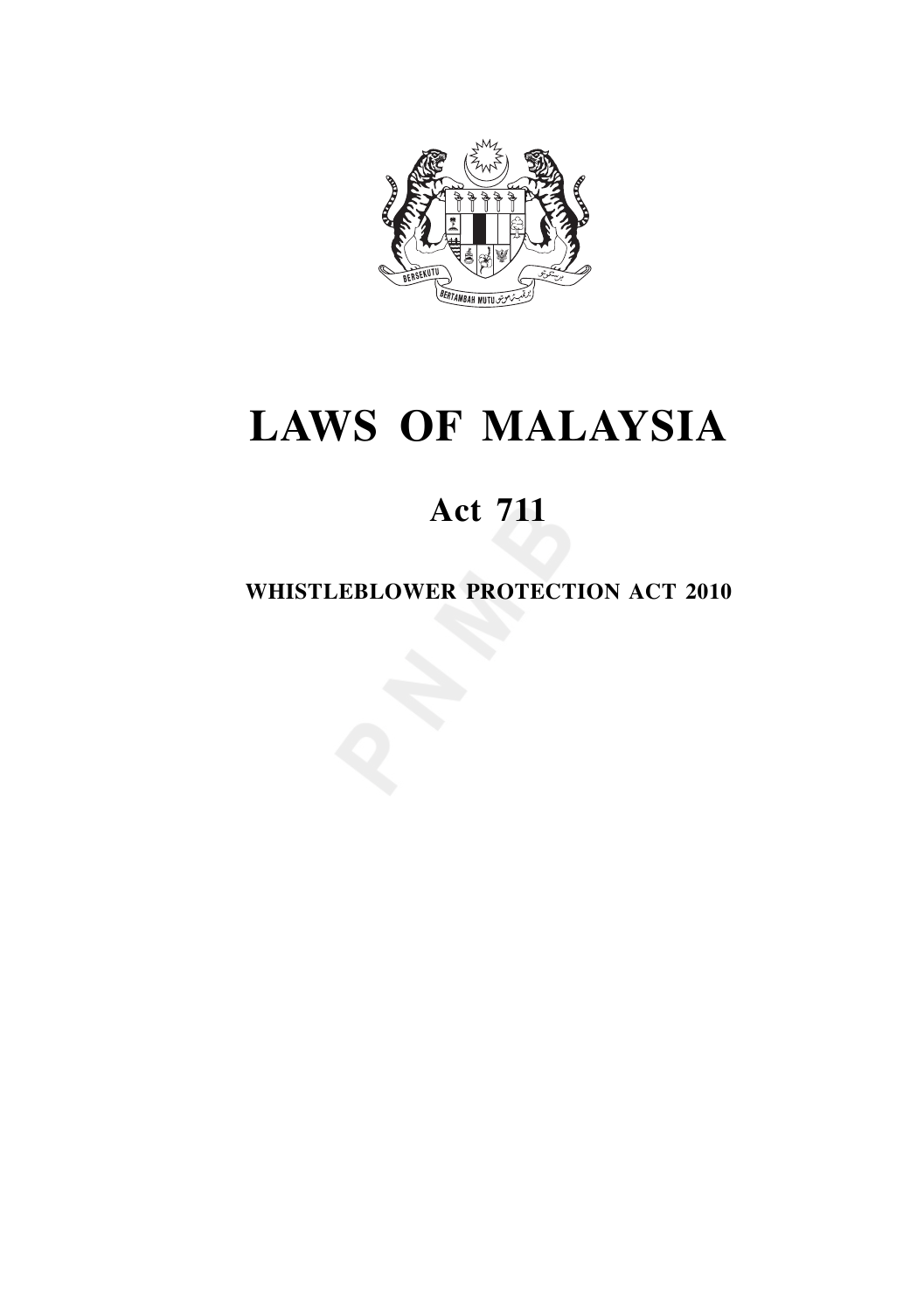| Date of Royal Assent       |          | $\cdots$ | $\cdots$ | 2 June 2010  |
|----------------------------|----------|----------|----------|--------------|
| Date of publication in the |          |          |          |              |
| <i>Gazette</i>             | $\cdots$ | $\cdots$ | $\cdots$ | 10 June 2010 |

PERCETAKAN NASIONAL MALAYSIA BERHAD<br>All rights reserved. No part of this publication may be reproduced, stored in a retrieval system or transmitted in any form or by any means<br>electronic, mechanical, photocopying, recordin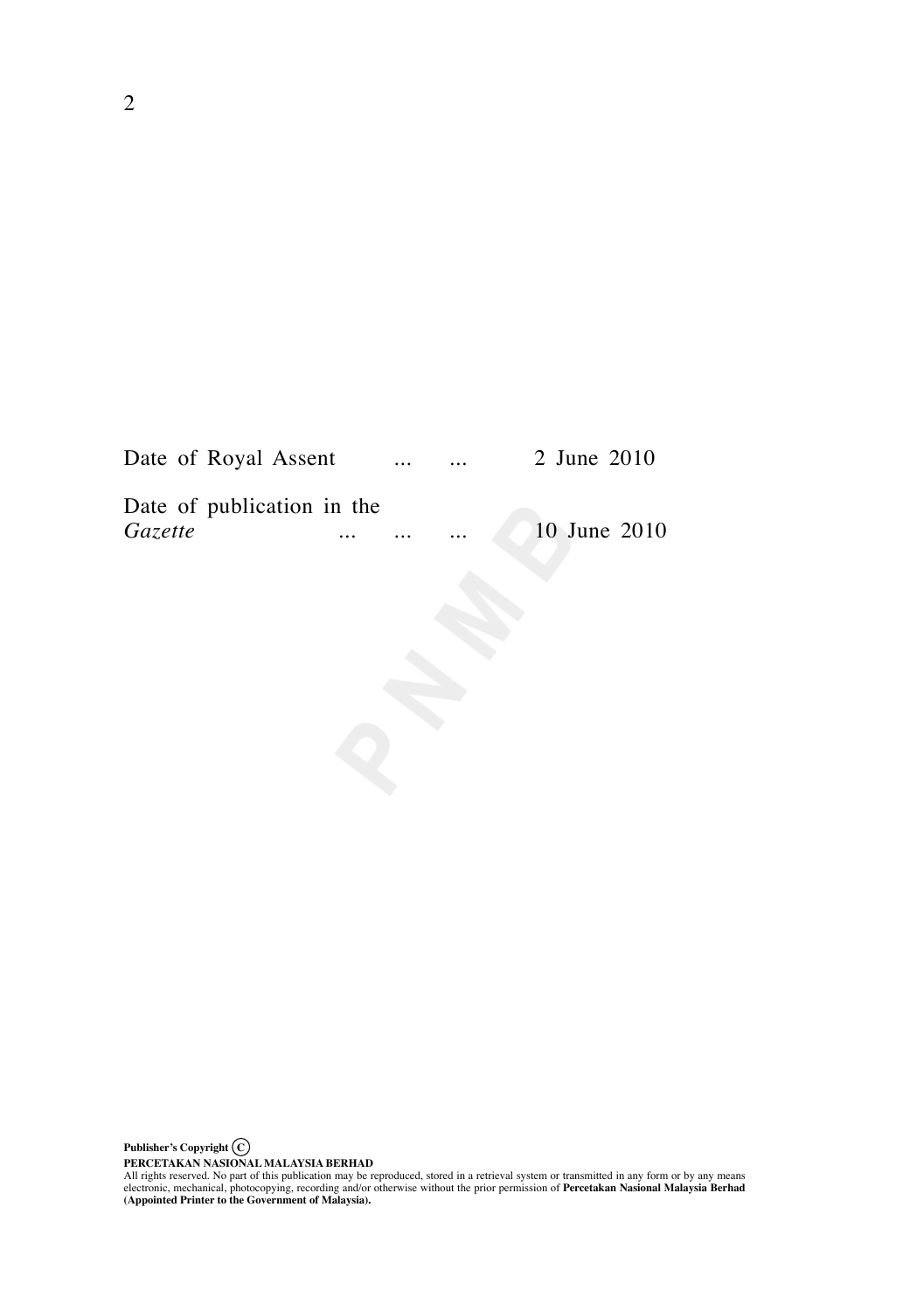# **LAWS OF MALAYSIA**

# **Act 711**

# **WHISTLEBLOWER PROTECTION ACT 2010**

ARRANGEMENT OF SECTIONS

#### PART I

#### PRELIMINARY

#### Section

- 1. Short title and commencement
- 2. Interpretation

# PART II

#### ADMINISTRATION

- 3. General powers of enforcement agency
- 4. Power of Minister to issue directions
- 5. Co-operation with other agencies

# PART III

#### WHISTLEBLOWER PROTECTION

- 6. Disclosure of improper conduct
- 7. Whistleblower protection
- 8. Protection of confidential information
- 9. Immunity from civil and criminal action
- 10. Protection against detrimental action
- 11. Revocation of whistleblower protection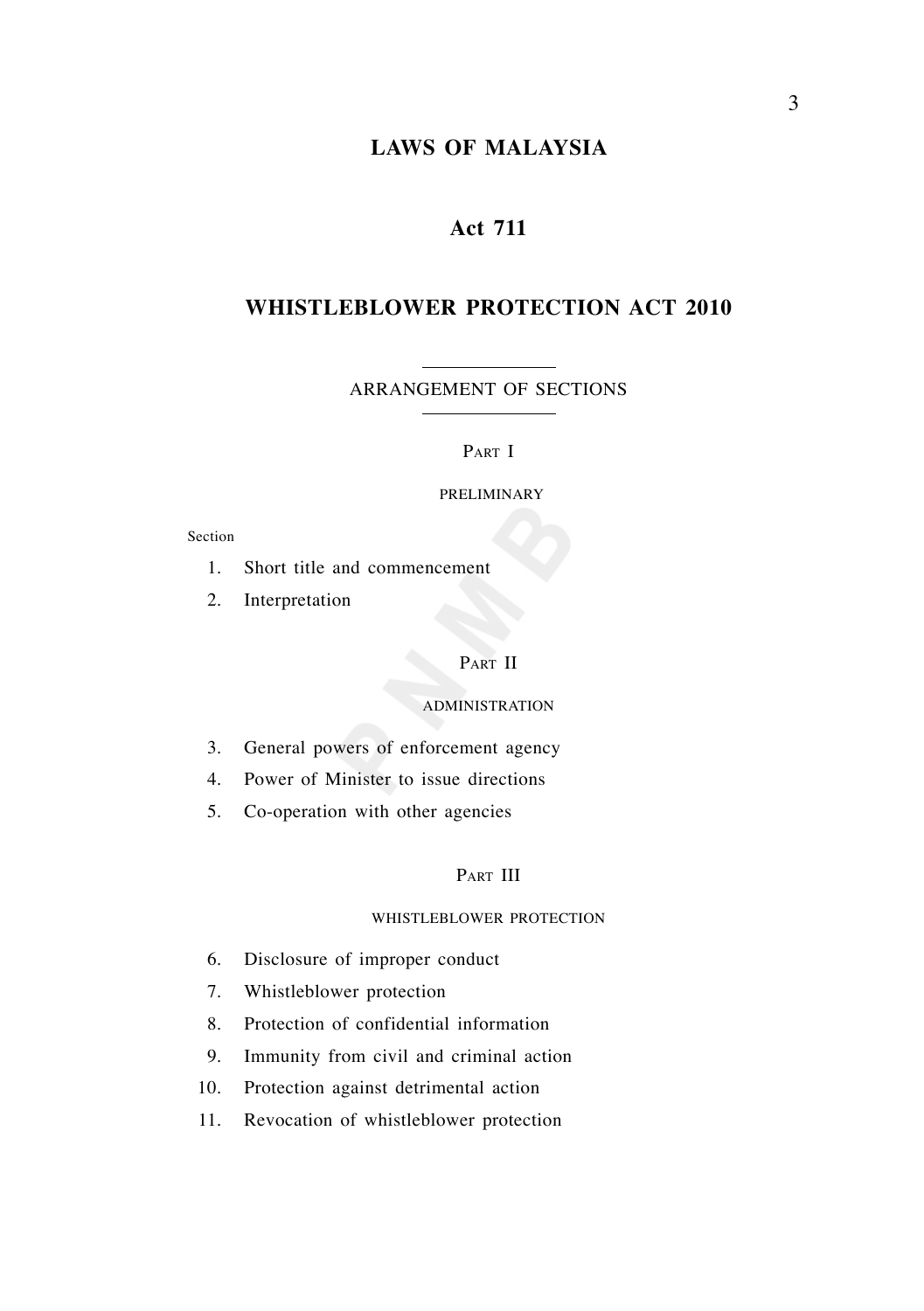#### PART IV

#### DEALING WITH DISCLOSURE OF IMPROPER CONDUCT

#### Section

- 12. Investigation of improper conduct
- 13. Finding of enforcement agency after investigation of improper conduct

#### PART V

#### COMPLAINTS OF DETRIMENTAL ACTION AND REMEDIES

- 14. Investigation into complaints of detrimental action and finding of enforcement agency after investigation
- 15. Remedies
- 16. Personal liability
- 17. Action for injunction
- 18. Power of the court
- 19. Relocation of place of employment

#### PART VI

#### ENFORCEMENT, OFFENCES AND PENALTIES

- 20. Power to investigate
- 21. Penalty for making false statement
- 22. Penalty for obstructing authorized officer
- 23. Penalty for destroying, falsifying, *etc*.*,* document, *etc*.
- 24. Abetment and attempt
- 25. General penalty

#### PART VII

#### GENERAL

- 26. Rewards
- 27. Power of Minister to make regulations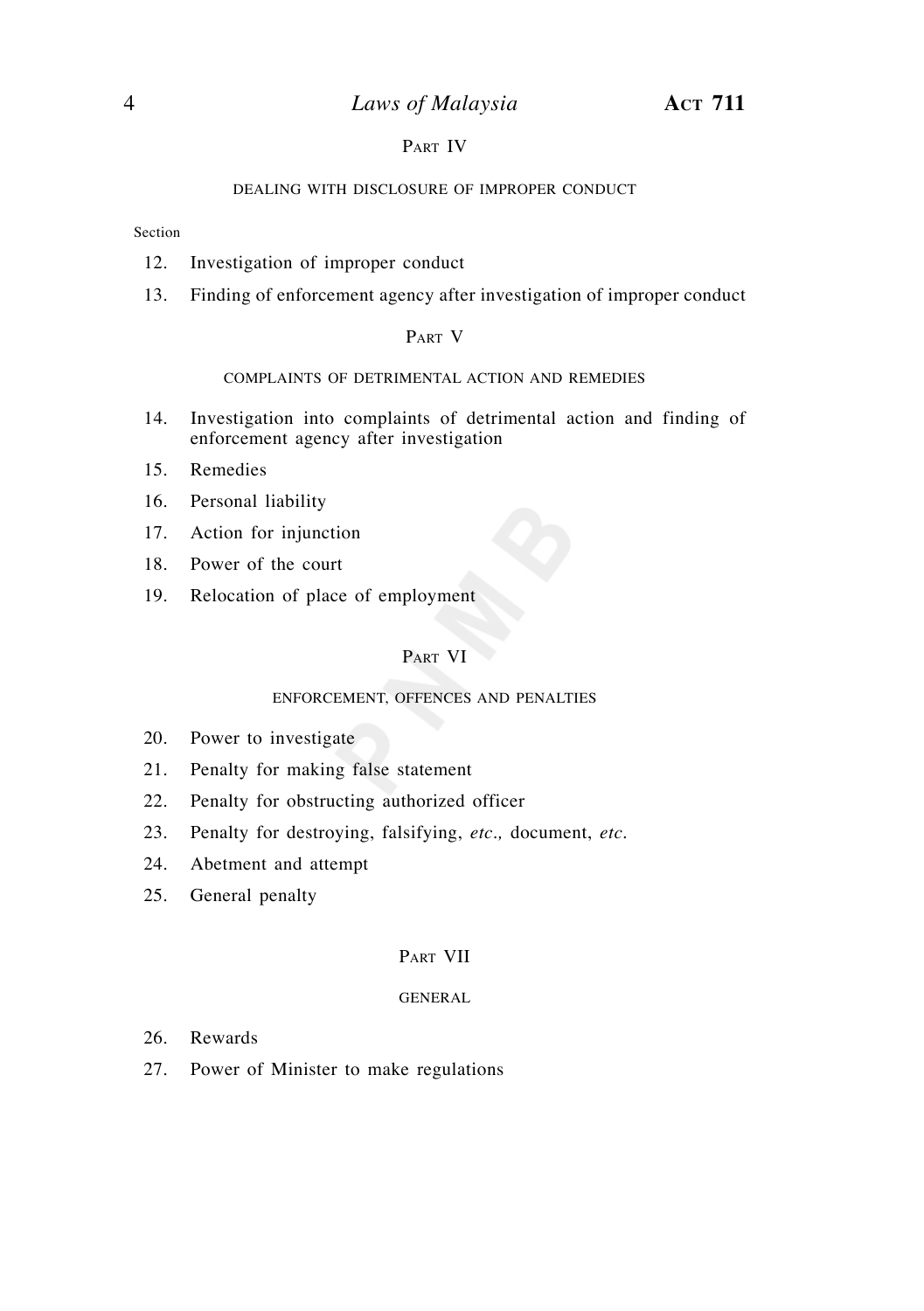# **LAWS OF MALAYSIA**

#### **Act 711**

# **WHISTLEBLOWER PROTECTION ACT 2010**

An Act to combat corruption and other wrongdoings by encouraging and facilitating disclosures of improper conduct in the public and private sector, to protect persons making those disclosures from detrimental action, to provide for the matters disclosed to be investigated and dealt with and to provide for other matters connected therewith.

 $[$ 

**ENACTED** by the Parliament of Malaysia as follows:

# PART I

#### PRELIMINARY

## **Short title and commencement**

**1.** (1) This Act may be cited as the Whistleblower Protection Act 2010.

 (2) This Act comes into operation on a date to be appointed by the Minister by notification in the *Gazette*.

#### **Interpretation**

**2.** In this Act, unless the context otherwise requires—

"enforcement agency" means—

 *(a)* any ministry, department, agency or other body set up by the Federal Government, State Government or local government including a unit, section, division, department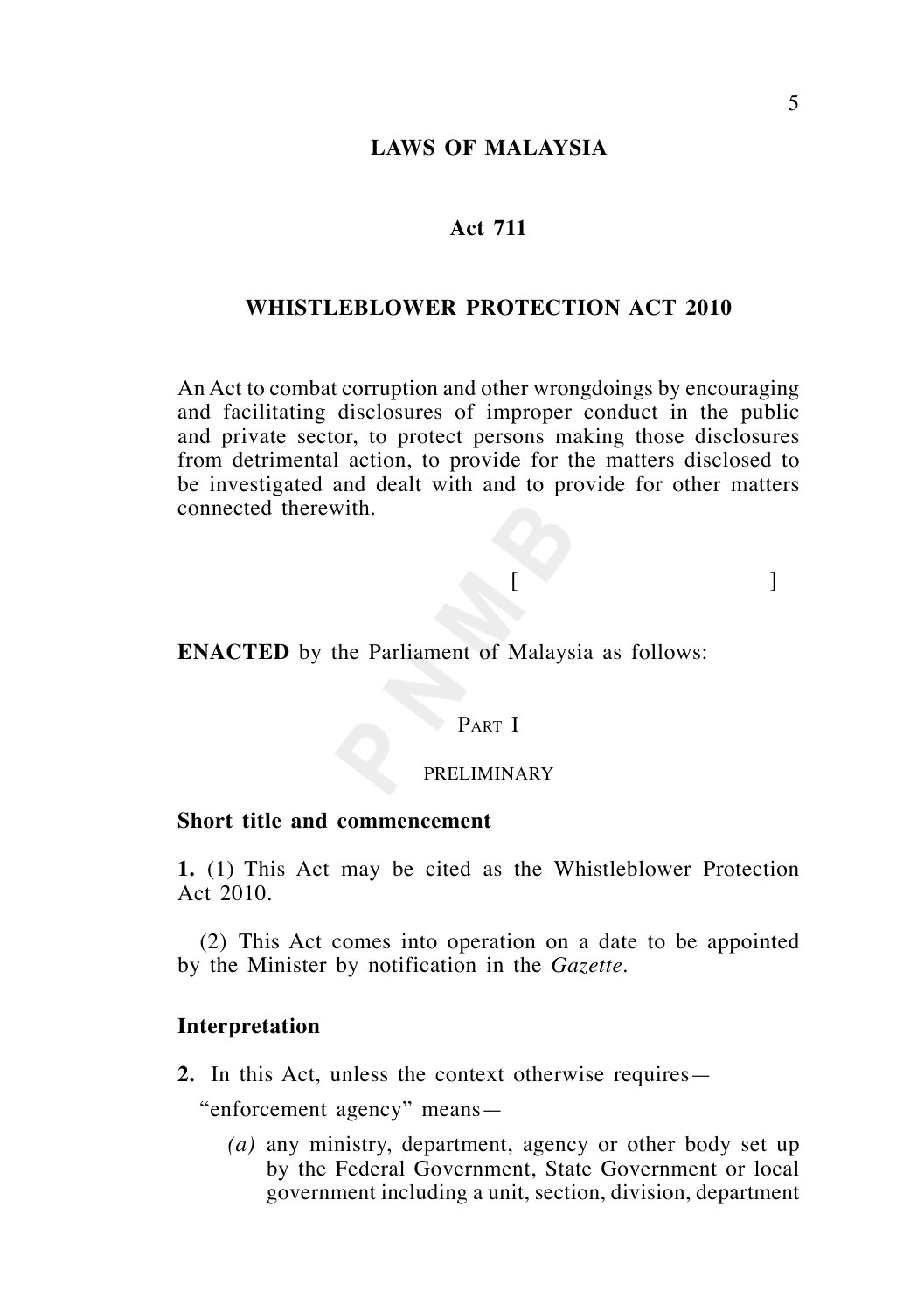or agency of such ministry, department, agency or body, conferred with investigation and enforcement functions by any written law or having investigation and enforcement powers;

- *(b)* a body established by a Federal law or State law which is conferred with investigation and enforcement functions by that Federal law or State law or any other written law; or
- *(c)* a unit, section, division, department or agency of a body established by a Federal law or State law having investigation and enforcement functions;

"public body" includes—

- *(a)* the Government of Malaysia;
- *(b)* the Government of a State;
- *(c)* any local authority and any other statutory authority;
- *(d)* any department, service or undertaking of the Government of Malaysia, the Government of a State, or a local authority; and
- *(e)* any company or subsidiary company over which or in which any public body as is referred to in paragraph *(a)*, *(b)*, *(c)* or *(d)* has controlling power or interest;

 "private body" means an office or entity other than public body;

 "improper conduct" means any conduct which if proved, constitutes a disciplinary offence or a criminal offence;

 "disciplinary offence" means any action or omission which constitutes a breach of discipline in a public body or private body as provided by law or in a code of conduct, a code of ethics or circulars or a contract of employment, as the case may be;

"confidential information" includes—

- *(a)* information about the identity, occupation, residential address, work address or whereabouts of—
	- (i) a whistleblower; and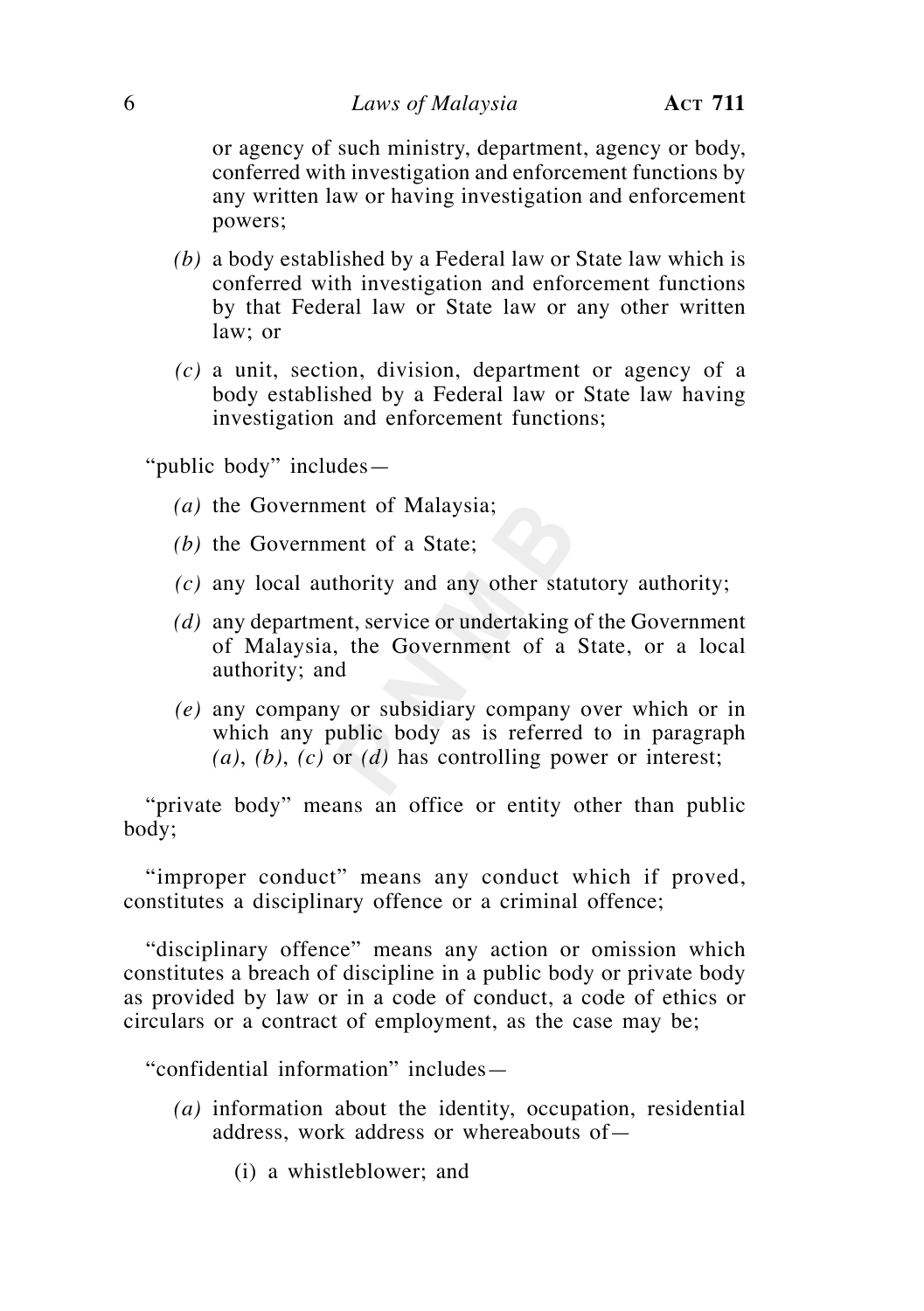- (ii) a person against whom a whistleblower has made a disclosure of improper conduct;
- *(b)* information disclosed by a whistleblower; and
- *(c)* information that, if disclosed, may cause detriment to any person;

 "officer of a public body" means any person who is a member, an officer, an employee or a servant of a public body, and includes a member of the administration, a member of Parliament, a member of a State Legislative Assembly, a judge of the High Court, Court of Appeal or Federal Court, and any person receiving any remuneration from public funds, and, where the public body is a corporation sole, includes the person who is incorporated as such;

 "officer of a private body" includes any person who is a member, an office bearer, an officer, an employee, a servant, an employer, a proprietor, a partner and a director of a private body;

 "authorized officer" means any officer of any enforcement agency;

 "whistleblower" means any person who makes a disclosure of improper conduct to the enforcement agency under section 6;

 "whistleblower protection" means protection conferred to a whistleblower under this Act;

"detrimental action" includes—

- *(a)* action causing injury, loss or damage;
- *(b)* intimidation or harassment;
- *(c)* interference with the lawful employment or livelihood of any person, including discrimination, discharge, demotion, suspension, disadvantage, termination or adverse treatment in relation to a person's employment, career, profession, trade or business or the taking of disciplinary action; and
- *(d)* a threat to take any of the actions referred to in paragraphs *(a)* to *(c)*.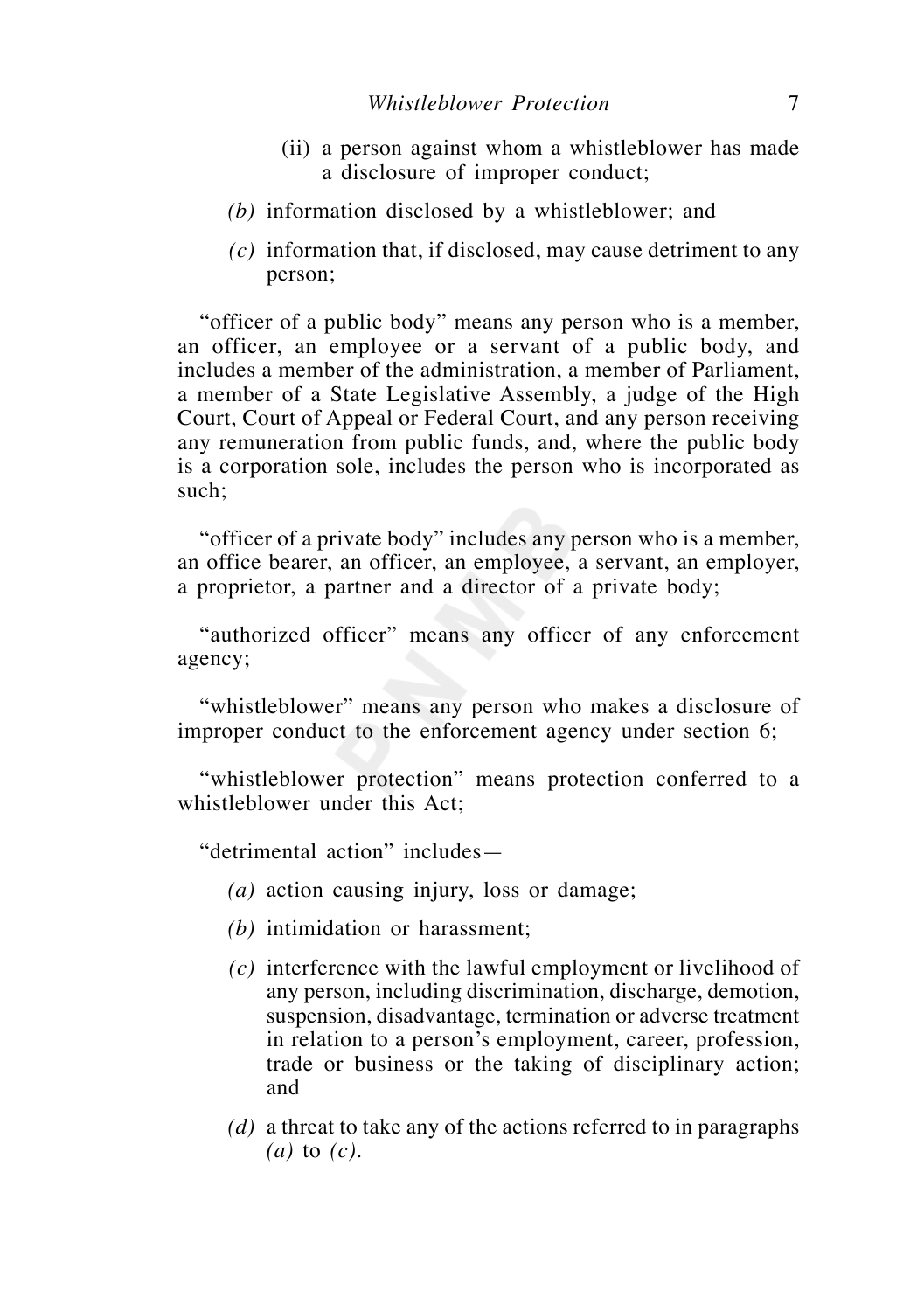# PART II

# ADMINISTRATION

# **General powers of enforcement agency**

**3.** (1) The enforcement agency shall have the general direction, control and supervision of all matters relating to whistleblower protection.

 (2) For the purpose of this Act, the general powers of the enforcement agency are as follows:

- *(a)* to receive disclosure of improper conduct;
- *(b)* to enforce the whistleblower protection;
- *(c)* to deal with the disclosure of improper conduct;
- *(d)* to receive complaints of detrimental action;
- *(e)* to deal with complaints of detrimental action; and
- *(f)* to implement the provisions of this Act.

 (3) The enforcement agency shall have power to do all things expedient or reasonably necessary for, or incidental to, the exercise of his general powers under subsection (2).

# **Power of Minister to issue directions**

**4.** The Minister may give to the enforcement agency directions of a general character not inconsistent with this Act as to the exercise of the powers and discretions conferred on the enforcement agency by this Act and the duties required to be discharged by the enforcement agency under this Act and the enforcement agency shall give effect to all such directions.

# **Co-operation with other agencies**

**5.** (1) In exercising its investigation powers, any enforcement agency may work in co-operation with any other enforcement agencies and any Federal or State Government departments or other persons as the enforcement agency deems appropriate.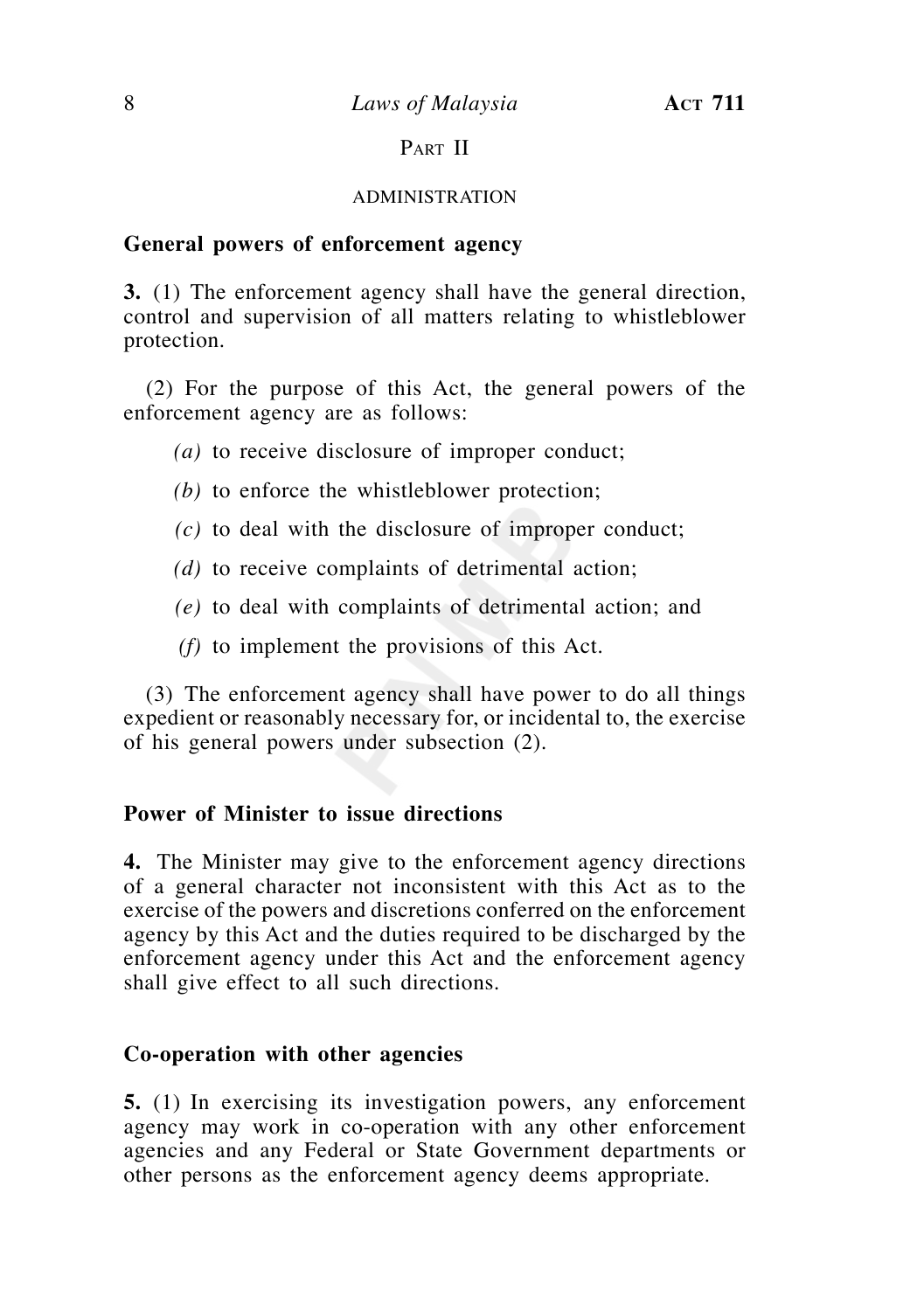(2) The enforcement agency may consult with and disseminate intelligence and information to any other enforcement agencies and such other persons as the enforcement agency deems appropriate.

 (3) If the enforcement agency disseminates intelligence or information to any other enforcement agency or person under subsection (2), that enforcement agency or person is subject to section 8.

 (4) Upon any request by the enforcement agency for co-operation for the purpose of implementing this Act, any person to whom such request is made shall render all such necessary assistance as required by the enforcement agency.

# PART III

## WHISTLEBLOWER PROTECTION

# **Disclosure of improper conduct**

**6.** (1) A person may make a disclosure of improper conduct to any enforcement agency based on his reasonable belief that any person has engaged, is engaging or is preparing to engage in improper conduct:

 Provided that such disclosure is not specifically prohibited by any written law.

 (2) A disclosure of improper conduct under subsection (1) may also be made—

- *(a)* although the person making the disclosure is not able to identify a particular person to which the disclosure relates;
- *(b)* although the improper conduct has occurred before the commencement of this Act;
- *(c)* in respect of information acquired by him while he was an officer of a public body or an officer of a private body; or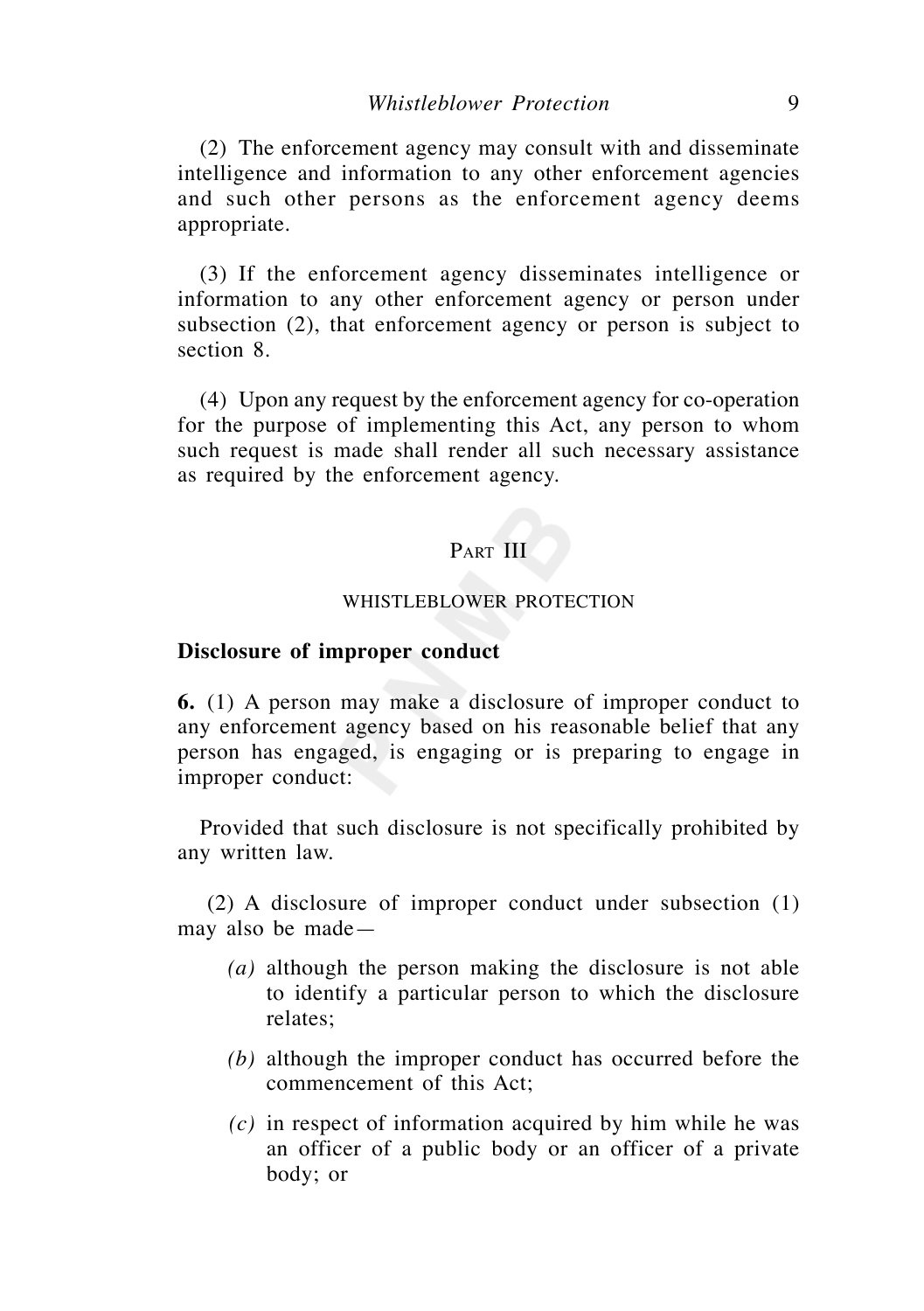*(d)* of any improper conduct of a person while that person was an officer of a public body or an officer of a private body.

 (3) A disclosure of improper conduct under subsection (1) may be made orally or in writing provided that the authorized officer, upon receiving any disclosure made orally, shall as soon as it is practicable, reduce it into writing.

 (4) A disclosure made in relation to a member of Parliament or a State Legislative Assembly shall not amount to a breach of privilege.

 (5) Any provision in any contract of employment shall be void in so far as it purports to preclude the making of a disclosure of improper conduct.

# **Whistleblower protection**

**7.** (1) A whistleblower shall, upon receipt of the disclosure of improper conduct by any enforcement agency under section 6, be conferred with whistleblower protection under this Act as follows:

- *(a)* protection of confidential information;
- *(b)* immunity from civil and criminal action; and
- *(c)* protection against detrimental action,

and for the purpose of paragraph *(c)*, the protection shall be extended to any person related to or associated with the whistleblower.

 (2) A whistleblower protection conferred under this section is not limited or affected in the event that the disclosure of improper conduct does not lead to any disciplinary action or prosecution of the person against whom the disclosure of improper conduct has been made.

 (3) This Act does not limit the protection conferred by any other written law to any person in relation to information given in respect of the commission of an offence.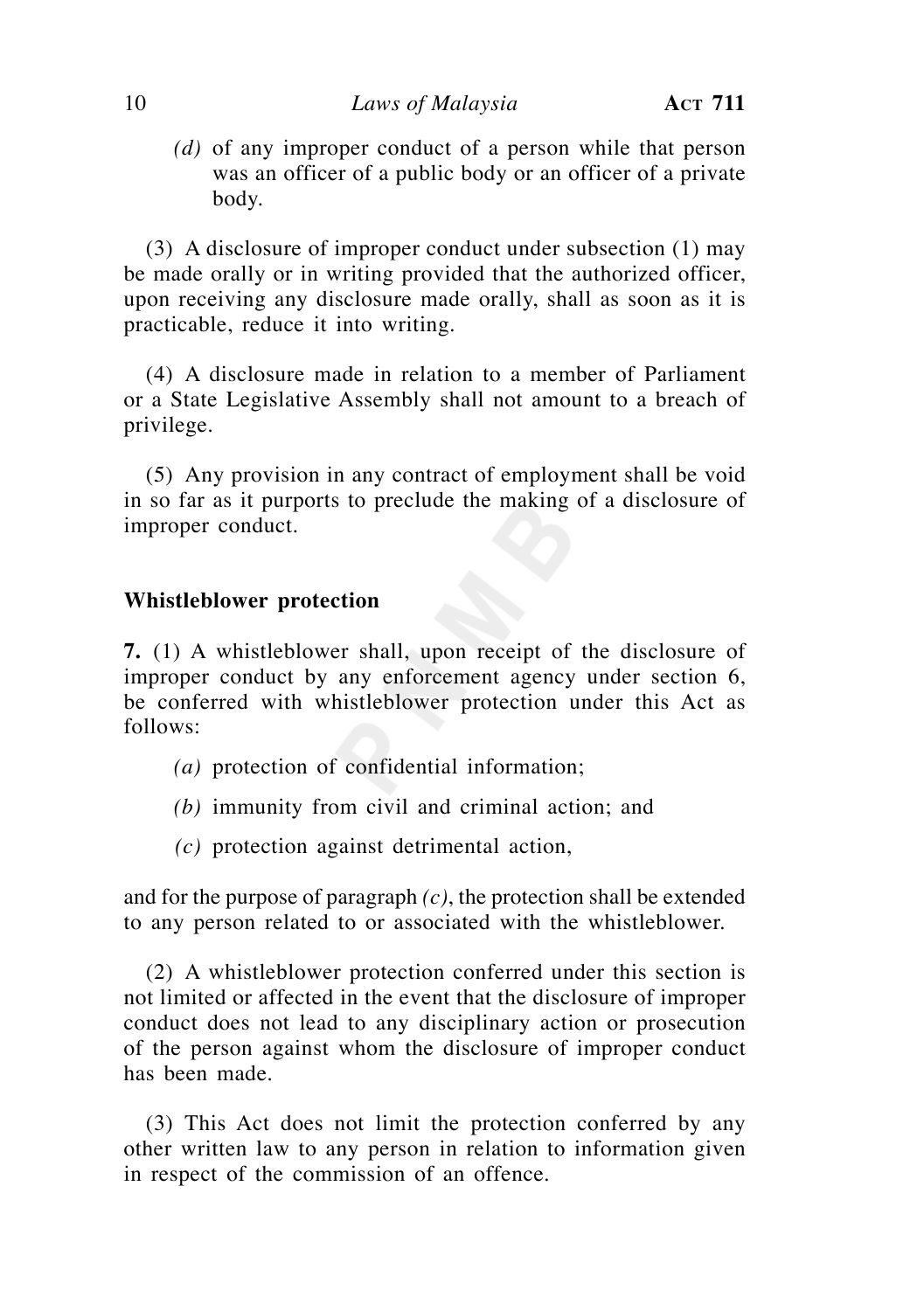# **Protection of confidential information**

**8.** (1) Any person who makes or receives a disclosure of improper conduct or obtain confidential information in the course of investigation into such disclosure shall not disclose the confidential information or any part thereof.

 (2) Subject to subsection (3), confidential information shall not be disclosed or be ordered or required to be disclosed in any civil, criminal or other proceedings in any court, tribunal or other authority.

 (3) If any books, documents or papers which are in evidence or liable to inspection in any civil, criminal or other proceedings in any court, tribunal or other authority whatsoever contain any entry in which any whistleblower is named or described or which might lead to his discovery, the court, tribunal or other authority before which the proceeding is had shall cause all such passages to be concealed from view or to be obliterated so far as is necessary to protect the whistleblower from discovery, but no further.

 (4) Any person who contravenes subsection (1) commits an offence and shall, on conviction, be liable to a fine not exceeding fifty thousand ringgit or to imprisonment for a term not exceeding ten years or to both.

#### **Immunity from civil and criminal action**

**9.** Subject to subsection 11(1), a whistleblower shall not be subject to any civil or criminal liability or any liability arising by way of administrative process, including disciplinary action, and no action, claim or demand may be taken or made against the whistleblower for making a disclosure of improper conduct.

# **Protection against detrimental action**

**10.** (1) No person shall take detrimental action against a whistleblower or any person related to or associated with the whistleblower in reprisal for a disclosure of improper conduct.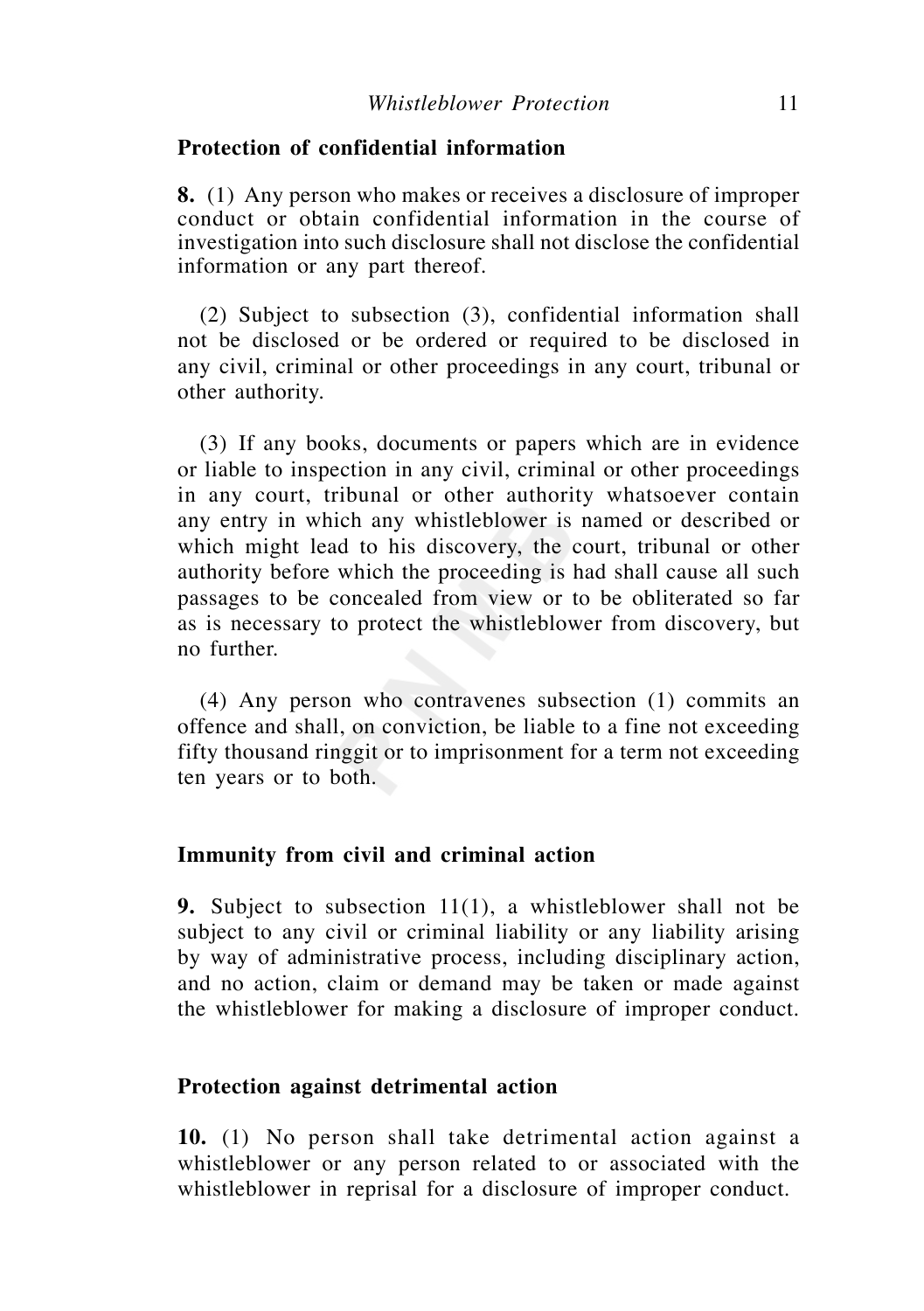(2) A whistleblower may make a complaint to any enforcement agency of any detrimental action committed by any person against the whistleblower or any person related to or associated with the whistleblower.

 (3) A person is deemed to take detrimental action against a whistleblower or any person related to or associated with the whistleblower if—

- *(a)* the person takes or threatens to take the detrimental action because—
	- (i) a whistleblower has made a disclosure of improper conduct; or
	- (ii) the person believes that a whistleblower has made or intends to make a disclosure of improper conduct; or
- *(b)* the person incites or permits another person to take or threaten to take the detrimental action for any reason under subparagraph *(a)*(i) or (ii).

 (4) Nothing in this section shall affect the whistleblower protection to an employee in the private body either at law or under a collective agreement or employment contract.

 (5) No person acting or purporting to act on behalf of any public body or private body shall—

- *(a)* terminate a contract;
- *(b)* withhold a payment that is due and payable under a contract; or
- *(c)* refuse to enter into a subsequent contract,

solely for the reason that a party to the contract or an employee or employer of a party to the contract has made a disclosure of improper conduct to any enforcement agency relating to the public body or private body.

 (6) Any person who contravenes subsection (1) commits an offence and shall, on conviction, be liable to a fine not exceeding one hundred thousand ringgit or to imprisonment for a term not exceeding fifteen years or to both.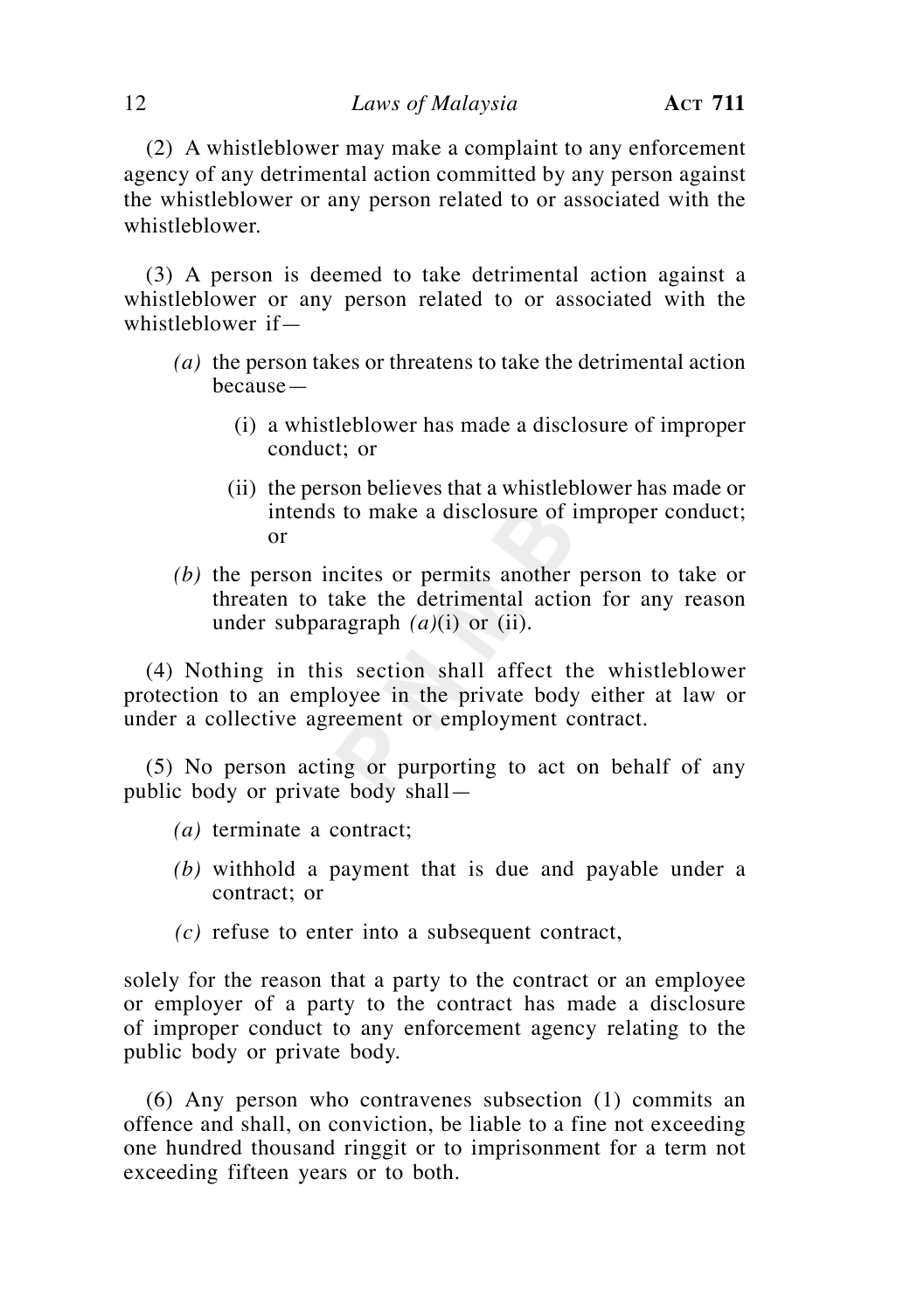(7) In any proceedings, it lies on the defendant to prove that the detrimental action shown to be taken against a whistleblower or any person related to or associated with the whistleblower is not in reprisal for a disclosure of improper conduct.

## **Revocation of whistleblower protection**

**11.** (1) The enforcement agency shall revoke the whistleblower protection conferred under section 7 if it is of the opinion, based on its investigation or in the course of its investigation that—

- *(a)* the whistleblower himself has participated in the improper conduct disclosed;
- *(b)* the whistleblower wilfully made in his disclosure of improper conduct a material statement which he knew or believed to be false or did not believe to be true;
- *(c)* the disclosure of improper conduct is frivolous or vexatious;
- *(d)* the disclosure of improper conduct principally involves questioning the merits of government policy, including policy of a public body;
- *(e)* the disclosure of improper conduct is made solely or substantially with the motive of avoiding dismissal or other disciplinary action; or
- *(f)* the whistleblower, in the course of making the disclosure or providing further information, commits an offence under this Act.

 (2) If the whistleblower protection has been revoked, the enforcement agency shall give a written notice to that effect to the whistleblower.

 (3) Any person aggrieved by the decision of the enforcement agency may refer the decision of the enforcement agency to the court for determination.

 (4) The court may make an order for the preservation of the whistleblower protection and may also make such consequential orders necessary to give effect to the order for relief.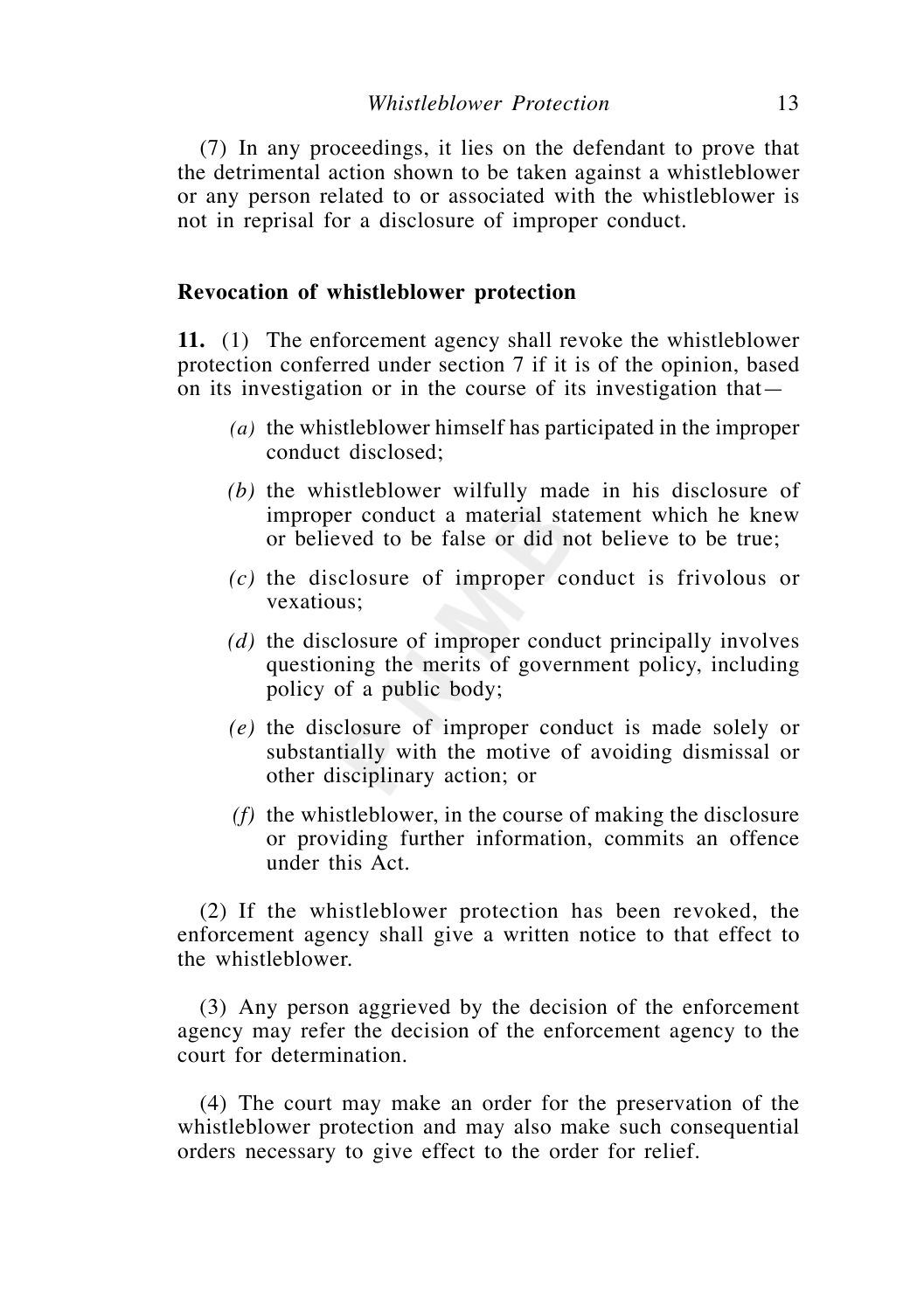# PART IV

# DEALING WITH DISCLOSURE OF IMPROPER CONDUCT

# **Investigation of improper conduct**

**12.** Each enforcement agency which receives a disclosure of improper conduct under section 6 shall conduct its own investigation and prepare a report which contains—

- *(a)* the finding of the investigation; and
- *(b)* the recommendations for further steps to be taken, if any, based on the finding of the investigation.

# **Finding of enforcement agency after investigation of improper conduct**

- **13.** (1) If the report under section 12 makes a finding that—
	- *(a)* the disclosure of improper conduct is not substantiated, the enforcement agency shall inform the whistleblower;
	- *(b)* the improper conduct constitutes a disciplinary offence, the enforcement agency shall make a recommendation to the appropriate disciplinary authority or other appropriate authority in the case of a public body or to the employer or other appropriate person in the case of a private body to initiate disciplinary proceedings or to take such steps as it deems appropriate against the officer of the public body or the officer of the private body who had committed the improper conduct; or
	- *(c)* the improper conduct constitutes a criminal offence and in the case where—
		- (i) the Public Prosecutor decides to prosecute, the enforcement agency shall obtain from the Public Prosecutor periodical reporting until the matter has been duly disposed of; or
		- (ii) the Public Prosecutor decides not to prosecute, the enforcement agency shall inform the whistleblower.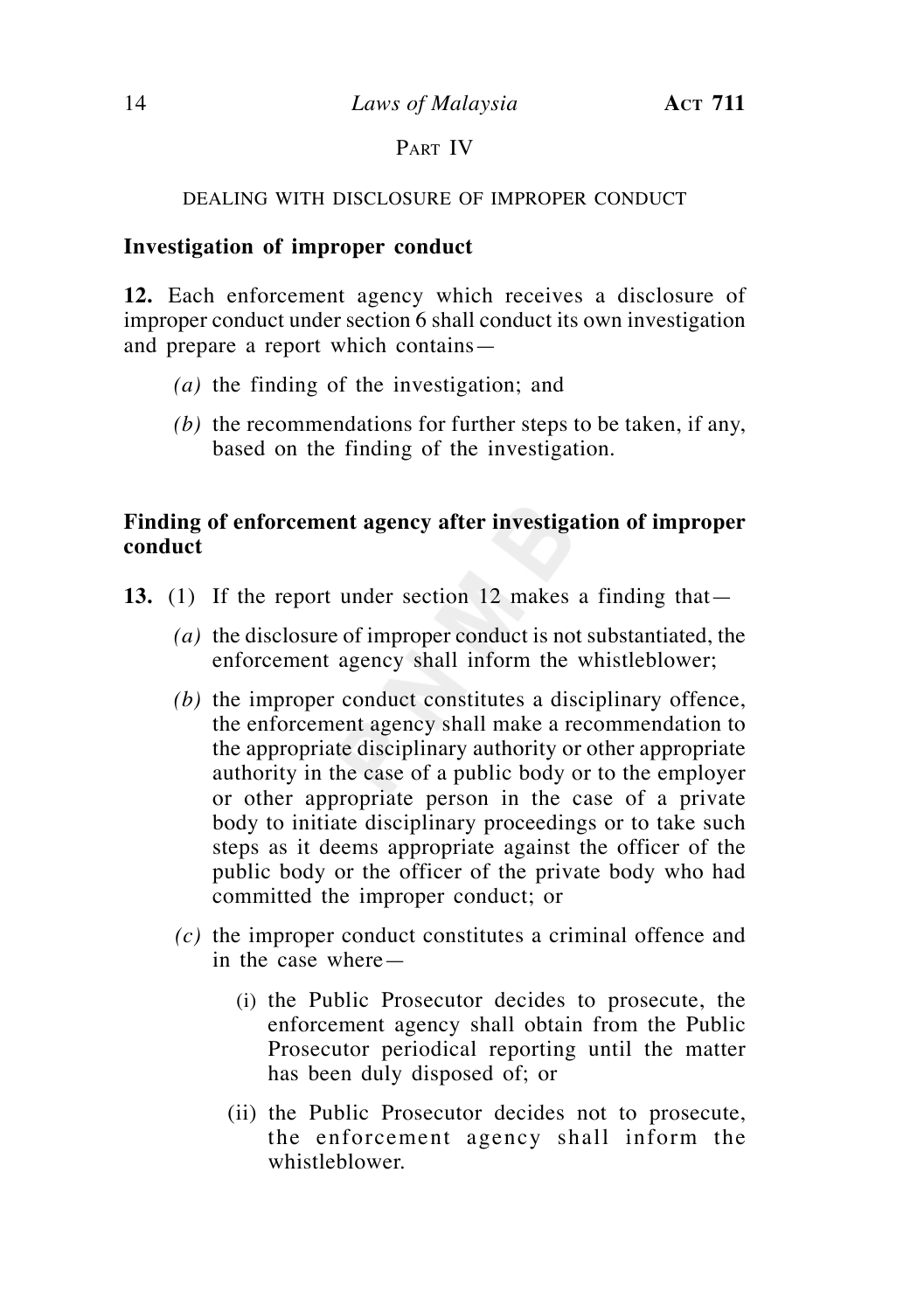(2) Where the enforcement agency has referred a matter under paragraph  $(1)(b)$ , the appropriate disciplinary authority or other appropriate authority or the employer or other appropriate person shall inform the enforcement agency—

- *(a)* the steps taken, or intended to be taken, to give effect to the finding and recommendation within six months from the date of receipt of the finding and recommendation; or
- *(b)* the reason for not initiating any disciplinary proceedings or for not taking the steps recommended by the enforcement agency within fourteen days of making such decision,

as the case may be.

 (3) If, after considering any information provided by the appropriate disciplinary authority or other appropriate authority or employer or other appropriate person, it appears to the enforcement agency that insufficient steps or no action has been taken to give effect to the finding or recommendation within a reasonable time, the enforcement agency may report to the Minister on the investigation, finding, recommendation and the response to the finding and recommendation.

 (4) The enforcement agency shall inform the whistleblower of the result of the investigation and any action taken by the appropriate disciplinary authority or the other appropriate authority, the employer or the other appropriate person or the Public Prosecutor, as the case may be.

# PART V

## COMPLAINTS OF DETRIMENTAL ACTION AND REMEDIES

# **Investigation into complaints of detrimental action and finding of enforcement agency after investigation**

**14.** (1) Where any enforcement agency receives a complaint of detrimental action, the enforcement agency shall commence investigation into the complaint of detrimental action.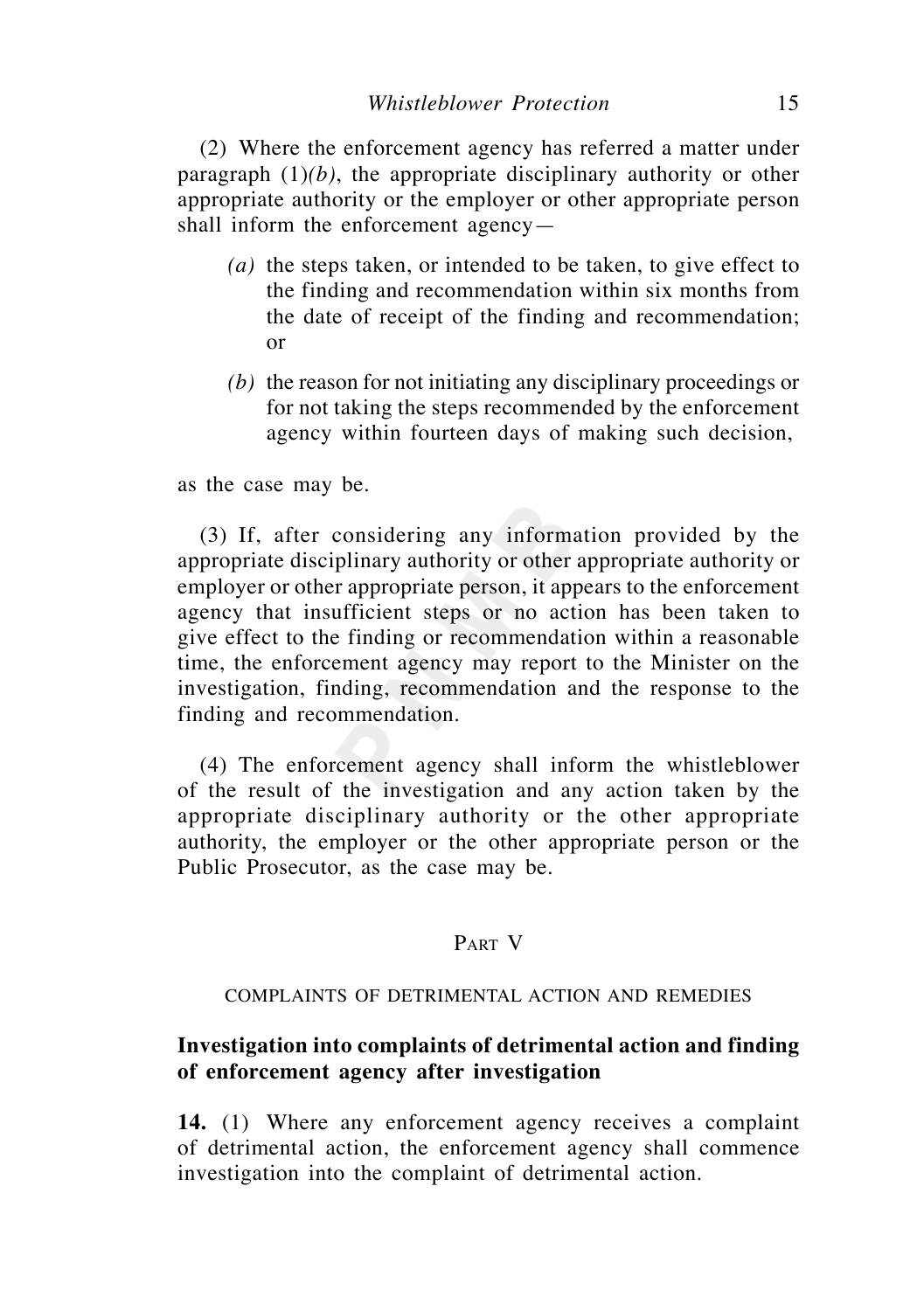(2) Where the enforcement agency has completed the investigation into any complaint of detrimental action under this Act, the enforcement agency shall record its finding and compile its report and investigation papers and refer the matter to the Public Prosecutor and if the investigation reveals that—

- *(a)* the complaint is not substantiated, the enforcement agency shall inform the whistleblower;
- *(b)* the complaint constitutes a disciplinary offence, the enforcement agency shall make a recommendation to the appropriate disciplinary authority or other appropriate authority in the case of a public body or to the employer or other appropriate person in the case of a private body to initiate disciplinary proceedings or to take such steps as it deems appropriate against the officer of the public body or the officer of the private body who had taken the detrimental action against the whistleblower; or
- *(c)* the complaint constitutes a criminal offence and in the case where—
	- (i) the Public Prosecutor decides to prosecute, the enforcement agency shall obtain from the Public Prosecutor periodical reporting until the matter has been duly disposed of; or
	- (ii) the Public Prosecutor decides not to prosecute, the enforcement agency shall inform the whistleblower.

 (3) Where the enforcement agency has referred a matter under paragraph (2)*(b)*, the appropriate disciplinary authority or other appropriate authority or the employer or other appropriate person shall inform the enforcement agency—

- *(a)* the steps taken, or intended to be taken, to give effect to the finding and recommendation within six months from the date of receipt of the finding and recommendation; or
- *(b)* the reason for not initiating any disciplinary proceedings or for not taking the steps recommended by the enforcement agency within fourteen days of making such decision,

as the case may be.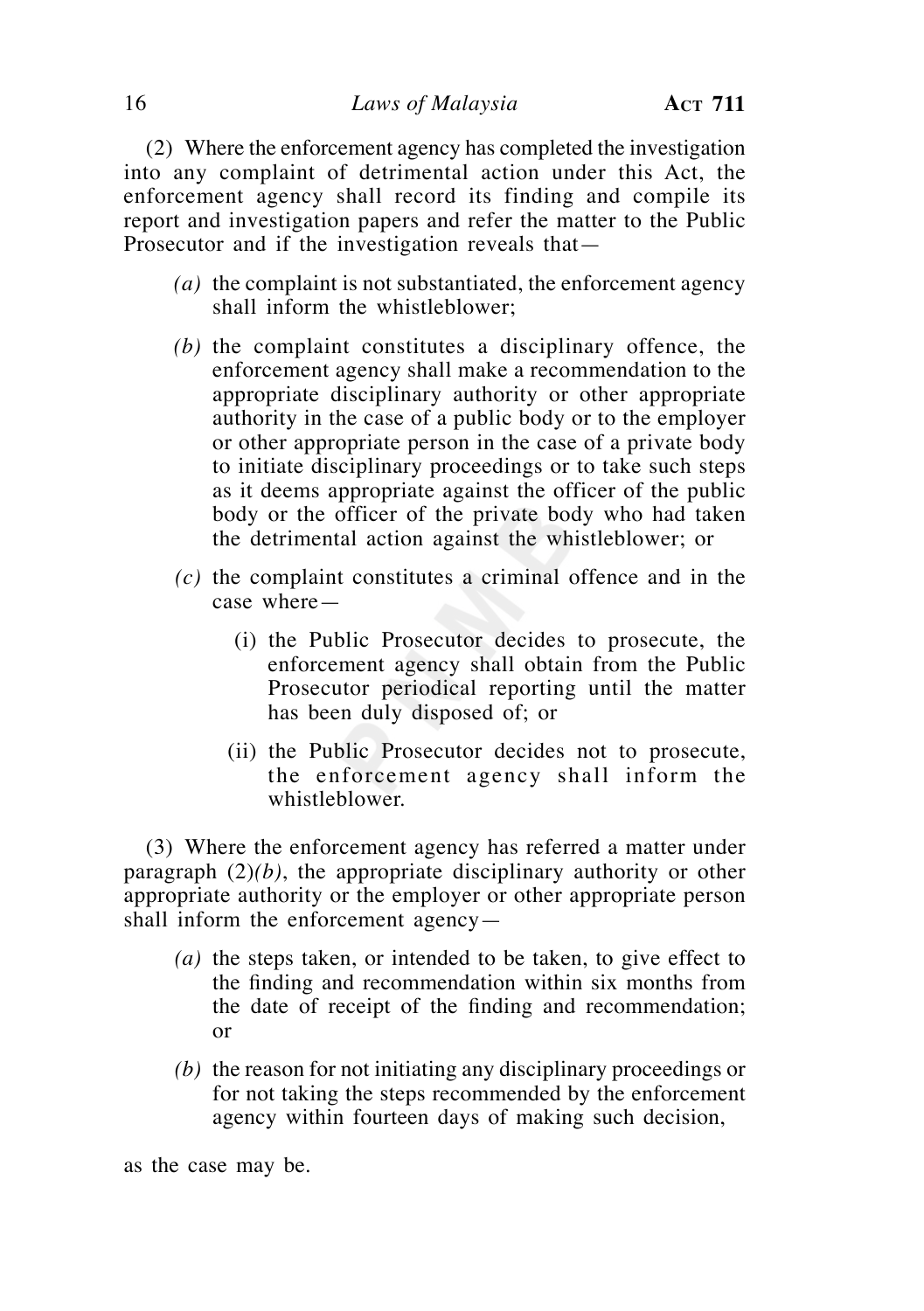(4) If, after considering any information provided by the appropriate disciplinary authority or other appropriate authority or employer or other appropriate person, it appears to the enforcement agency that insufficient steps or no action has been taken to give effect to the finding or recommendation within a reasonable time, the enforcement agency may report to the Minister on the investigation, finding, recommendation and the response to the finding and recommendation.

 (5) Where a charge is preferred by the Public Prosecutor, any evidence obtained by the enforcement agency under this Act may, notwithstanding the provisions of any other written law to the contrary but subject to section 8, be used for the purpose of criminal proceedings.

 (6) The enforcement agency shall inform the whistleblower of the result of the investigation and any action taken by the appropriate disciplinary authority or the other appropriate authority, the employer or the other appropriate person or the Public Prosecutor, as the case may be.

# **Remedies**

**15.** (1) Upon request made by a whistleblower—

- *(a)* within three months after being informed by the enforcement agency under subsection 14(6) that detrimental action in reprisal for a disclosure of improper conduct has been taken against him; or
- *(b)* at any time that the whistleblower fears that detrimental action in reprisal for a disclosure of improper conduct may be taken against him,

the enforcement agency may seek the following remedies from the court:

(A) damages or compensation;

(B) injunction; or

(C) any other relief as the court deems fit.

 (2) Notwithstanding subsection (1), the whistleblower or any person related to or associated with the whistleblower shall be entitled to seek the remedies under paragraphs  $(1)(A)$  to  $(C)$ .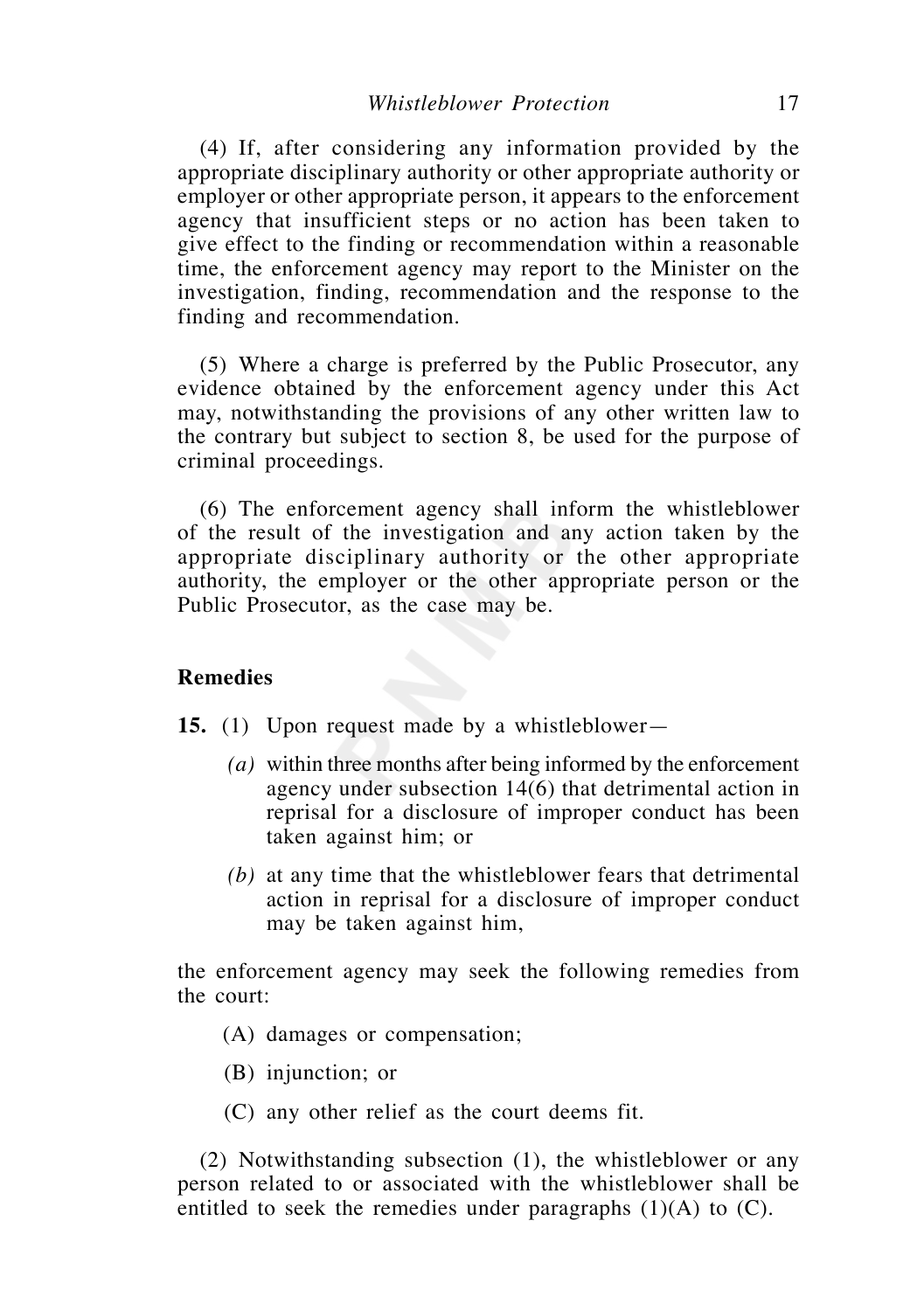(3) Where the whistleblower or any person related to or associated with the whistleblower intends to seek the remedies through another person other than the enforcement agency after a request under subsection (1) has been made, the whistleblower or any person related to or associated with the whistleblower shall notify the enforcement agency of such intention.

 (4) Upon receipt of the notification under subsection (3) or the enforcement agency discovers that the whistleblower or any person related to or associated with the whistleblower has sought the remedies through another person other than the enforcement agency after a request under subsection (1) has been made, the enforcement agency may make an application to the court to discharge itself or otherwise discontinue from representing the whistleblower or any person related to or associated with the whistleblower and the whistleblower or any person related to or associated with the whistleblower shall reimburse the enforcement agency for any expenses incurred.

## **Personal liability**

**16.** (1) A person against whom any civil action is taken for committing a detrimental action against a whistleblower or any person related to or associated with the whistleblower in reprisal for a disclosure of improper conduct shall be sued and be liable for the damages or compensation under paragraph  $15(1)(A)$  in his personal capacity.

 (2) The right of a whistleblower or any person related to or associated with the whistleblower to bring proceedings for damages does not affect any other right or remedy that may be available to him under any other written law.

#### **Action for injunction**

**17.** (1) The court shall have power in any application for injunction under paragraph  $15(1)(B)$  to order any person to refrain from continuing, repeating or threatening to continue or repeat the act of detrimental action against a whistleblower or any person related to or associated with the whistleblower.

 (2) Pending the final determination of an application referred to in subsection (1), the court may grant an interim injunction.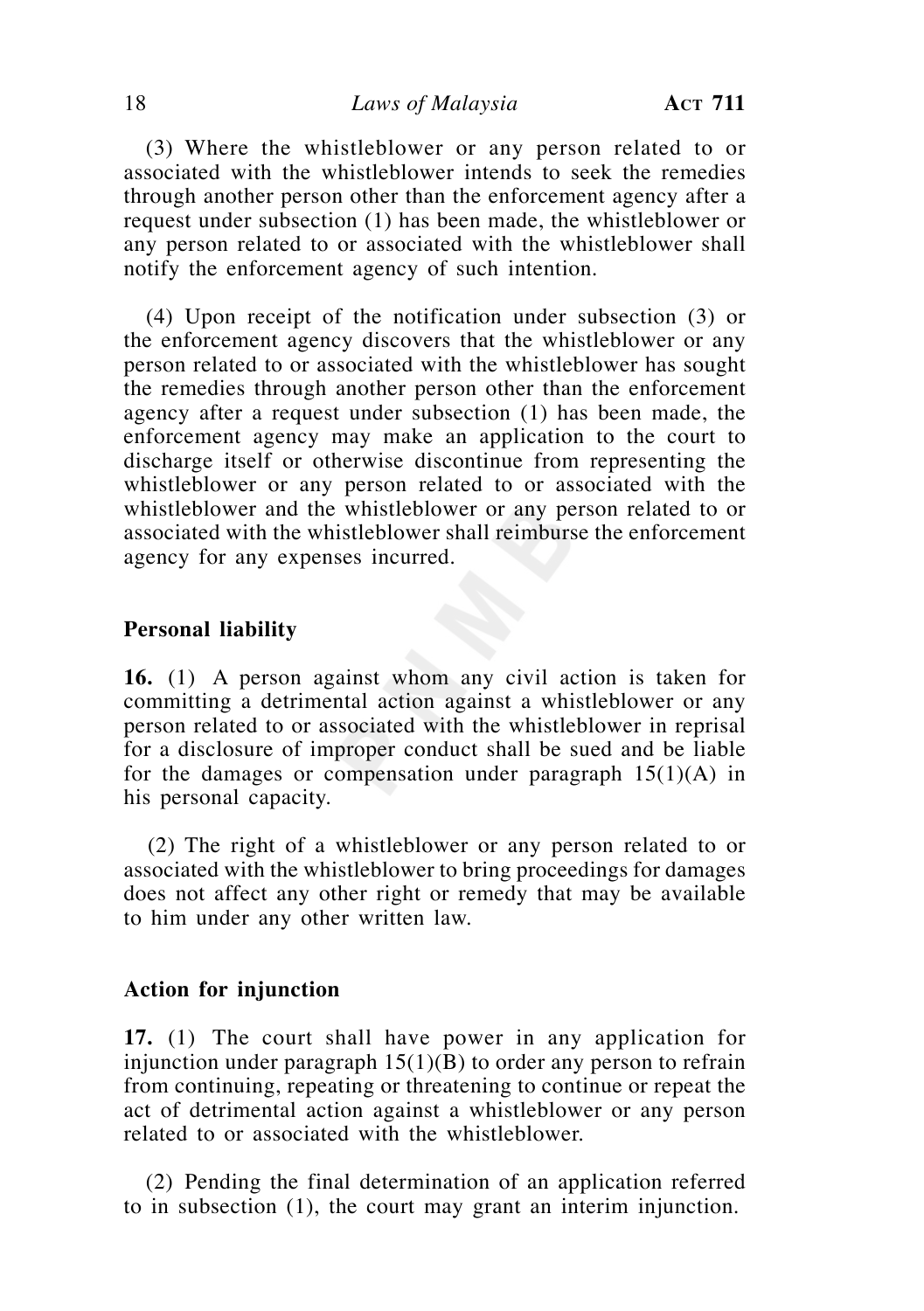# **Power of the court**

**18.** (1) If, on receipt of an application under this Part, the court is satisfied that a person has taken or intends to take detrimental action in reprisal for a disclosure of improper conduct, the court may make the following orders against the person who takes the detrimental action:

- *(a)* an order to pay damages, compensation, costs, interest or any other form of pecuniary relief to the whistleblower or any person related to or associated with the whistleblower;
- *(b)* an injunction order restraining him from continuing, repeating, threatening to continue or repeat, taking, causing or inflicting the detrimental action against the whistleblower or any person related to or associated with the whistleblower in any manner; and
- *(c)* any other relief as the court deems fit.

 (2) In furtherance to the power of the court under subsection (1), the court may, pursuant to any application under paragraph  $15(1)(C)$ , by order, require the head of a public body or employer or other appropriate person in the private body to take all necessary measures to—

- *(a)* permit the whistleblower or any person related to or associated with the whistleblower to return to his duties;
- *(b)* reinstate the whistleblower or any person related to or associated with the whistleblower or pay compensation in lieu of reinstatement;
- *(c)* pay to the whistleblower or any person related to or associated with the whistleblower compensation in an amount not greater than the amount that is equivalent to the remuneration that would, but for the detrimental action, have been paid to the whistleblower or any person related to or associated with the whistleblower;
- *(d)* rescind or cease any measure or action, including any disciplinary action, and pay compensation to the whistleblower or any person related to or associated with the whistleblower in an amount not greater than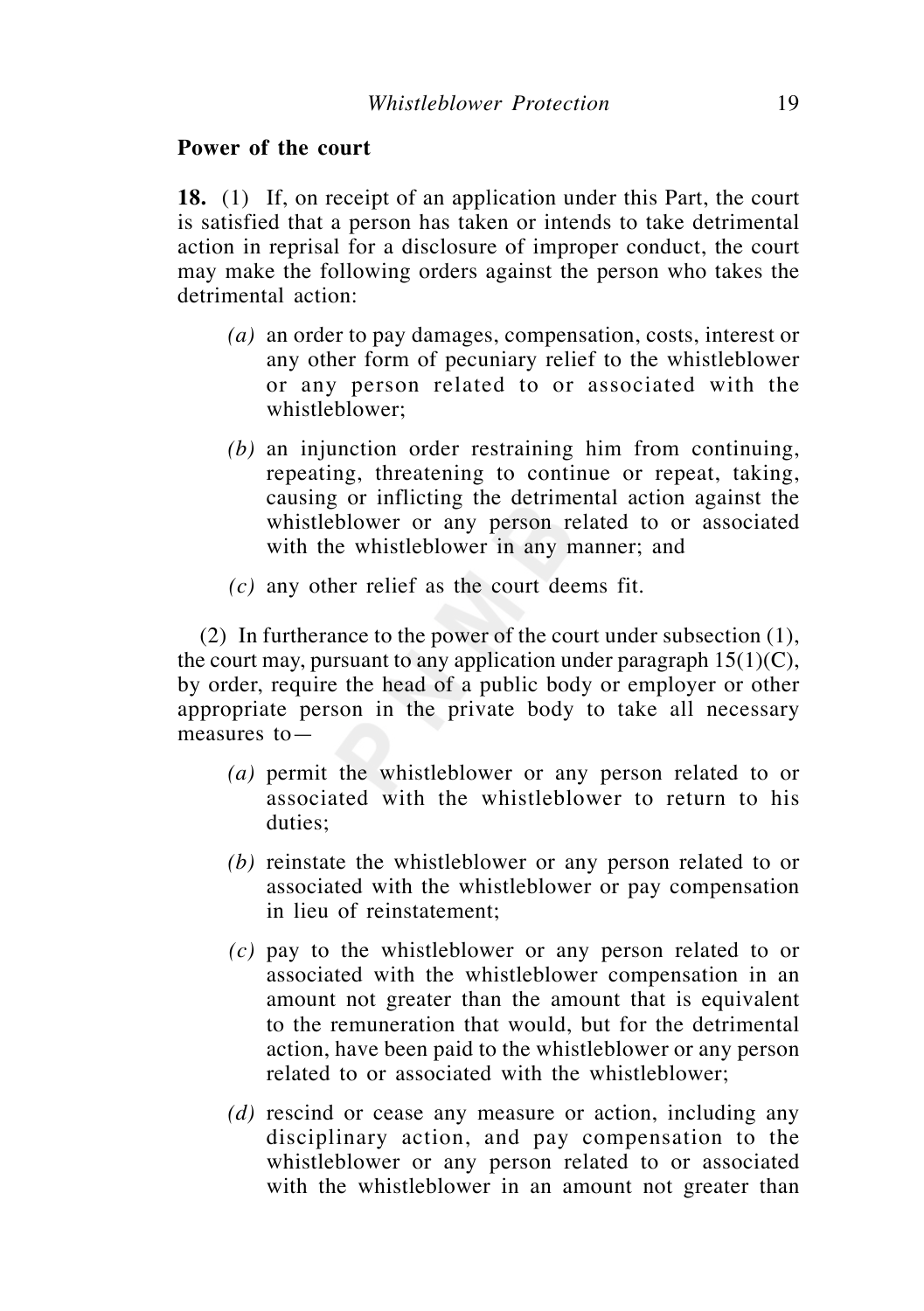the amount that is equivalent to any financial or other penalty imposed on the whistleblower or any person related to or associated with the whistleblower;

- *(e)* pay to the whistleblower or any person related to or associated with the whistleblower an amount equal to any expenses and any other financial losses incurred by the whistleblower or any person related to or associated with the whistleblower as a result of the detrimental action;
- *(f)* compensate the whistleblower or any person related to or associated with the whistleblower for any pain and suffering arising from the detrimental action;
- *(g)* grant the relief provided in the decision effective upon the making of the decision, which shall remain in effect pending the outcome of any appeal against such decision unless—
	- (i) the appellate court determines that the granting of such relief is not appropriate; or
	- (ii) the relief granted in the decision provides that the whistleblower or any person related to or associated with the whistleblower shall return or be present at the place of employment during the period pending the outcome of any appeal, and the head of the public body or the employer or other appropriate person in the private body determines that the return or presence of the whistleblower or any person related to or associated with the whistleblower is unduly disruptive to the work environment in which case, the whistleblower or any person related to or associated with the whistleblower shall receive salary, compensation, and all other benefits of appointment or employment during the period pending the outcome of any appeal; or
- *(h)* take or effect personnel action or any other appropriate action to restore the whistleblower or any person related to or associated with the whistleblower to a position that the whistleblower or any person related to or associated with the whistleblower would have been in but for the detrimental action.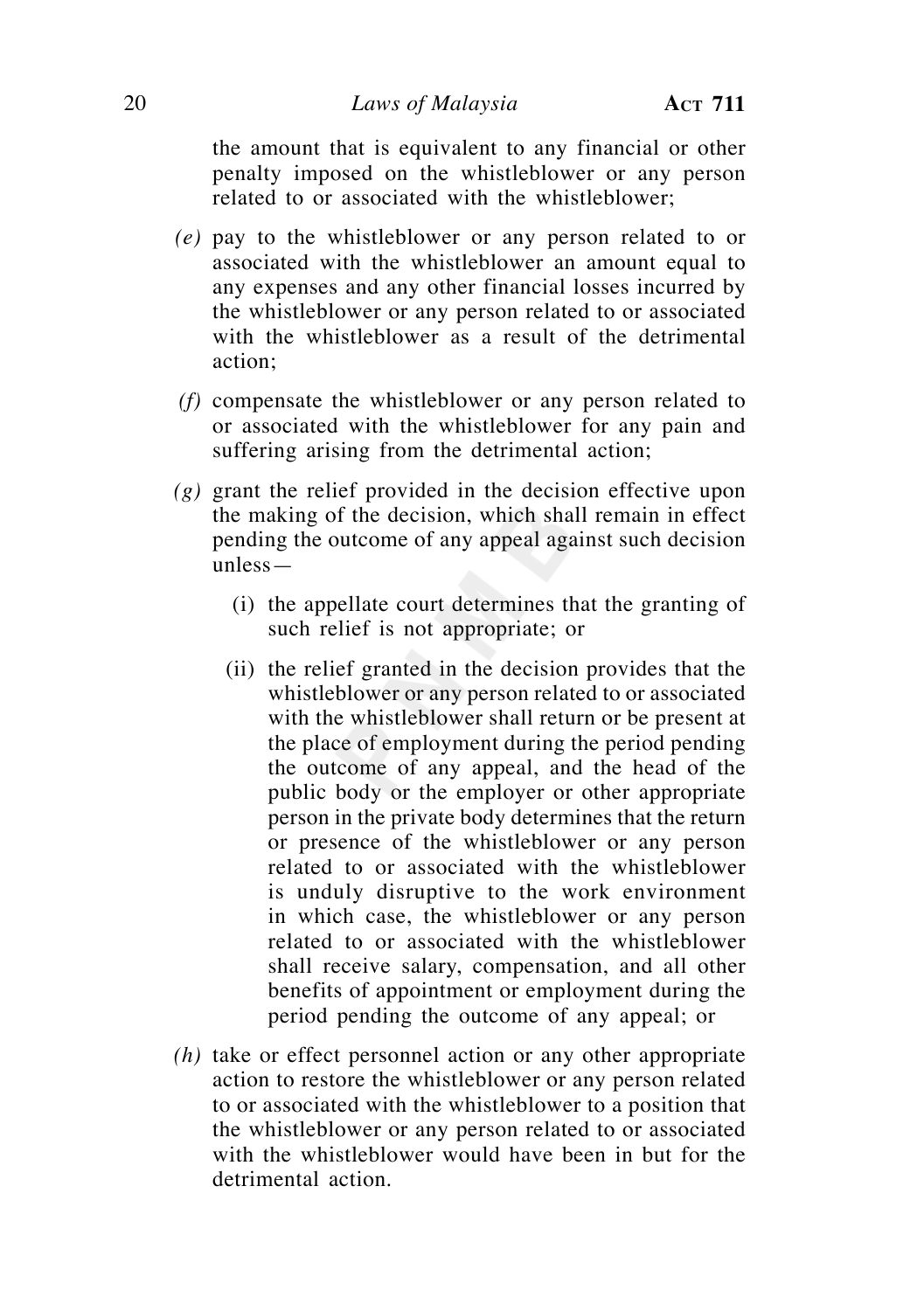(3) For the purpose of paragraph (2)*(h)*, "personnel action" means—

- *(a)* an appointment;
- *(b)* a promotion;
- *(c)* a disciplinary or corrective action;
- *(d)* a transfer or reassignment;
- *(e)* a reinstatement;
- *(f)* a restoration;
- *(g)* a re-employment;
- *(h)* a performance evaluation;
- *(i)* a decision concerning pay, benefits, awards, concerning education or training if the education or training may reasonably be expected to lead to an appointment, promotion, or performance or evaluation; or
- *(j)* any other significant change in duties, responsibilities or working conditions.

## **Relocation of place of employment**

**19.** (1) A whistleblower or any person related to or associated with the whistleblower who fears or has suffered detrimental action may request to the enforcement agency to apply in writing, for and on his behalf, to the relevant public body or employer or other appropriate person in the private body for relocation of his place of employment.

 (2) If the public body or the employer or other appropriate person in the private body considers—

- *(a)* that there is a danger or likelihood that detrimental action may be taken against the whistleblower or any person related to or associated with the whistleblower if he continues to hold his current position; or
- *(b)* that the whistleblower or any person related to or associated with the whistleblower had in fact suffered detrimental action; and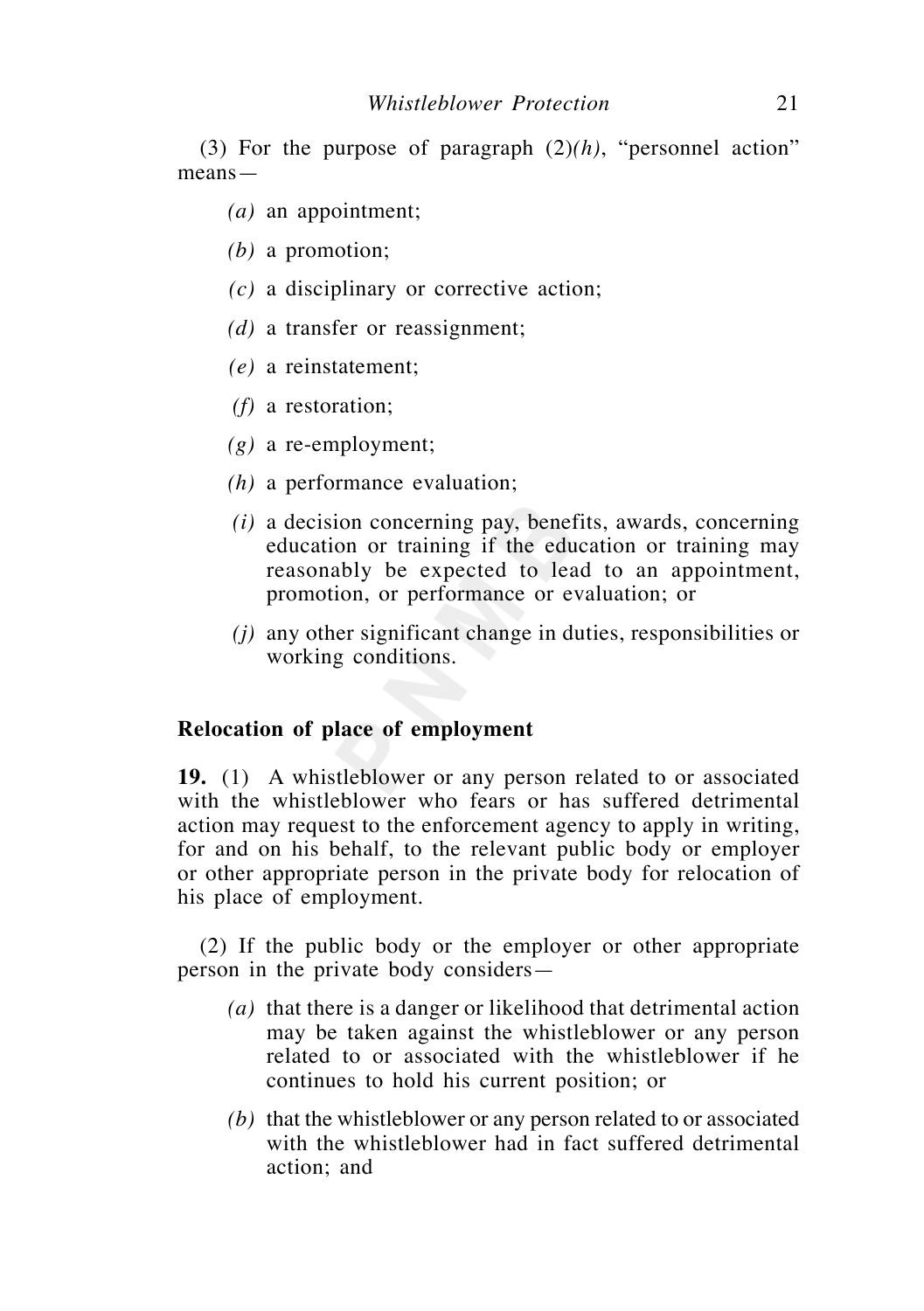*(c)* that the only practical means of removing or substantially removing the danger or the effect of the detrimental action is by way of relocation of his place of appointment,

the public body or the employer or other appropriate person in the private body shall, as far as practicable, make arrangements for the relocation in the public body or private body, as the case may be.

# PART VI

# ENFORCEMENT, OFFENCES AND PENALTIES

# **Power to investigate**

**20.** For the purposes of carrying out investigation under this Act, the authorized officer shall have all the powers of investigation as provided for under the relevant laws applicable to the relevant enforcement agency.

# **Penalty for making false statement**

**21.** Any person who wilfully makes in his disclosure of improper conduct or complaint of detrimental action a material statement which he knew or believed to be false or did not believe to be true commits an offence.

# **Penalty for obstructing authorized officer**

**22.** Any person who obstructs any authorized officer in the performance of his duties under this Act commits an offence.

# **Penalty for destroying, falsifying,** *etc.***, document,** *etc.*

**23.** Any person who, knowing that a document or thing is relevant to an investigation under this Act—

- *(a)* destroys, mutilates or alters the document or thing;
- *(b)* falsifies the document or makes a false document;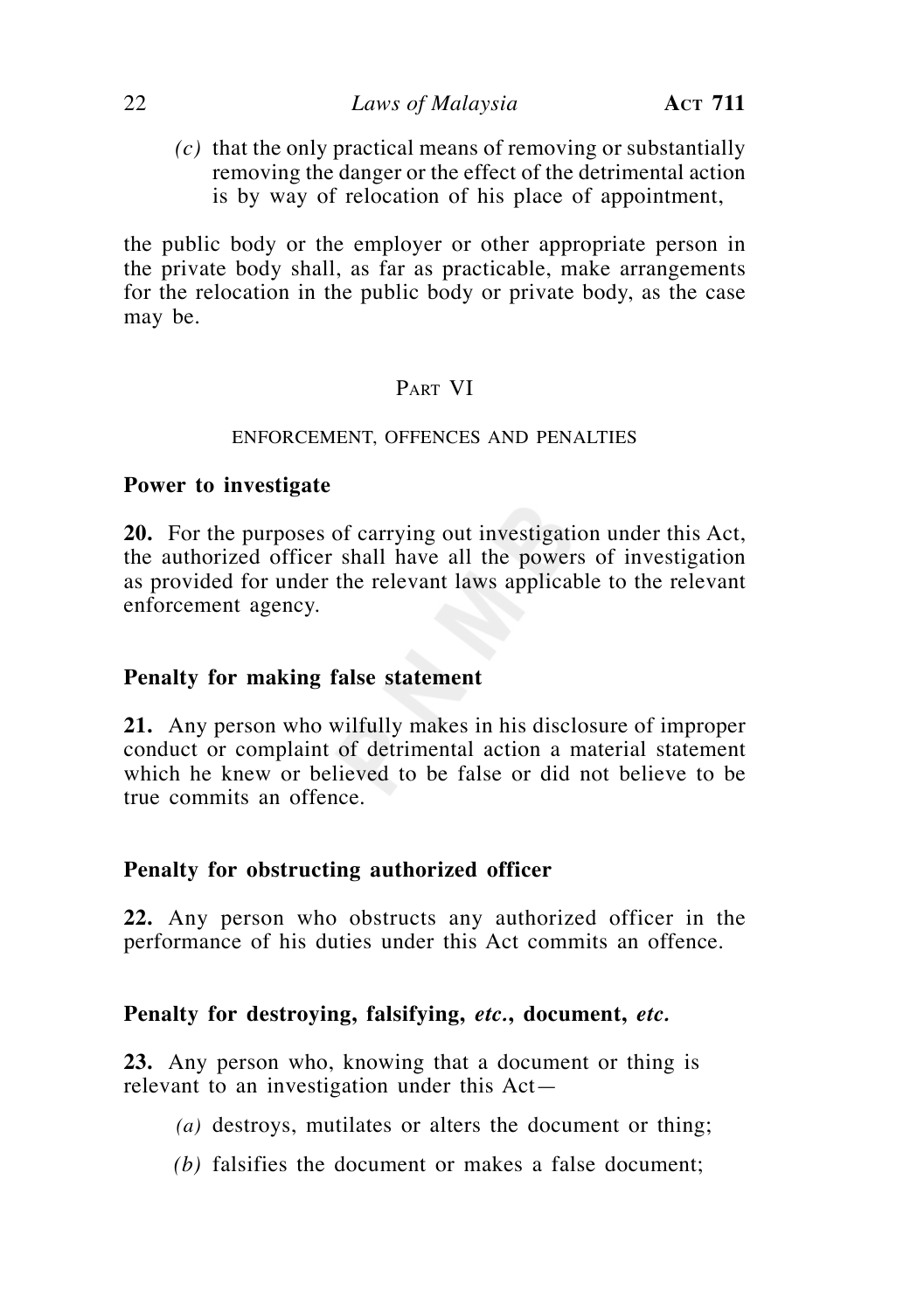- *(c)* conceals the document or thing; or
- *(d)* directs, counsels or causes, in any manner, a person to do anything mentioned in paragraphs *(a)* to *(c)*,

commits an offence.

#### **Abetment and attempt**

**24.** (1) A person who abets the commission of or who attempts to commit any offence under this Act commits that offence and shall, on conviction, be liable to the punishment provided for that offence.

 (2) A person who does any act preparatory to or in furtherance of the commission of any offence under this Act commits that offence and shall, on conviction, be liable to the punishment provided for the offence:

 Provided that any term of imprisonment imposed shall not exceed one-half of the maximum term provided for the offence.

### **General penalty**

**25.** Any person who commits an offence under this Act which no penalty is expressly provided shall, on conviction, be liable to a fine not exceeding twenty thousand ringgit or to imprisonment for a term not exceeding five years or to both.

# PART VII

#### GENERAL

# **Rewards**

**26.** The enforcement agency may order such rewards as it deems fit to be paid to the whistleblower for—

- *(a)* any disclosure of improper conduct; or
- *(b)* any complaint of detrimental action in reprisal for a disclosure of improper conduct,